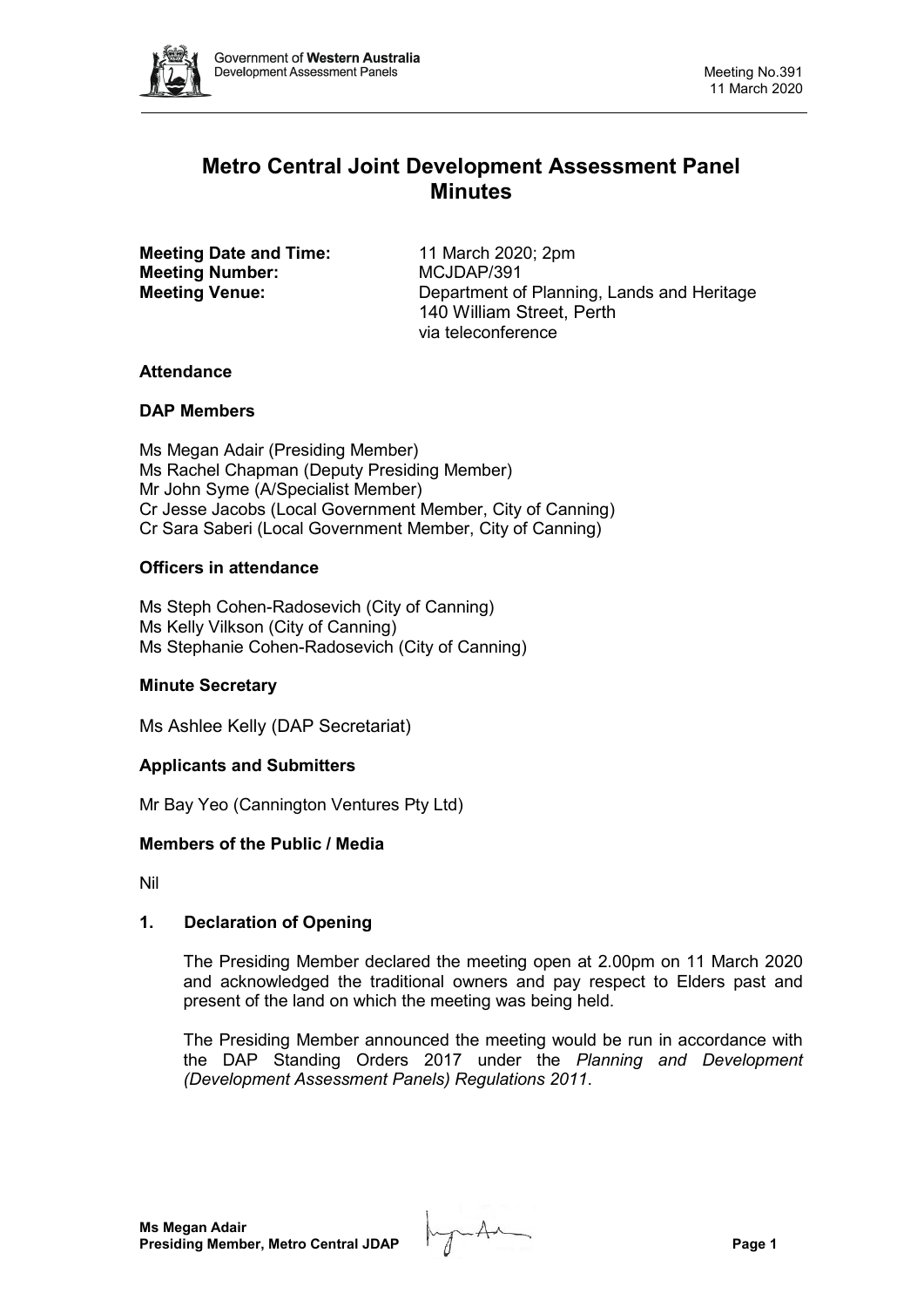

The Presiding Member advised that in accordance with Section 5.16 of the DAP Standing Orders 2017 which states *'A person must not use any electronic, visual or audio recording device or instrument to record the proceedings of the DAP meeting unless the Presiding Member has given permission to do so.',* the meeting would not be recorded.

# **2. Apologies**

Nil

# **3. Members on Leave of Absence**

Nil

# **4. Noting of Minutes**

DAP members noted that signed minutes of previous meetings are available on the [DAP website.](https://www.dplh.wa.gov.au/about/development-assessment-panels/daps-agendas-and-minutes)

#### **5. Declaration of Due Consideration**

All members declared that they had duly considered the documents.

#### **6. Disclosure of Interests**

Nil

# **7. Deputations and Presentations**

- **7.1** Dr Bay Yeo responded to questions from the panel in relation to Item 9.1.
- **7.2** The City of Canning officers responded to questions from the panel in relation to Item 9.1.

# **8. Form 1 – Responsible Authority Reports – DAP Application**

Nil

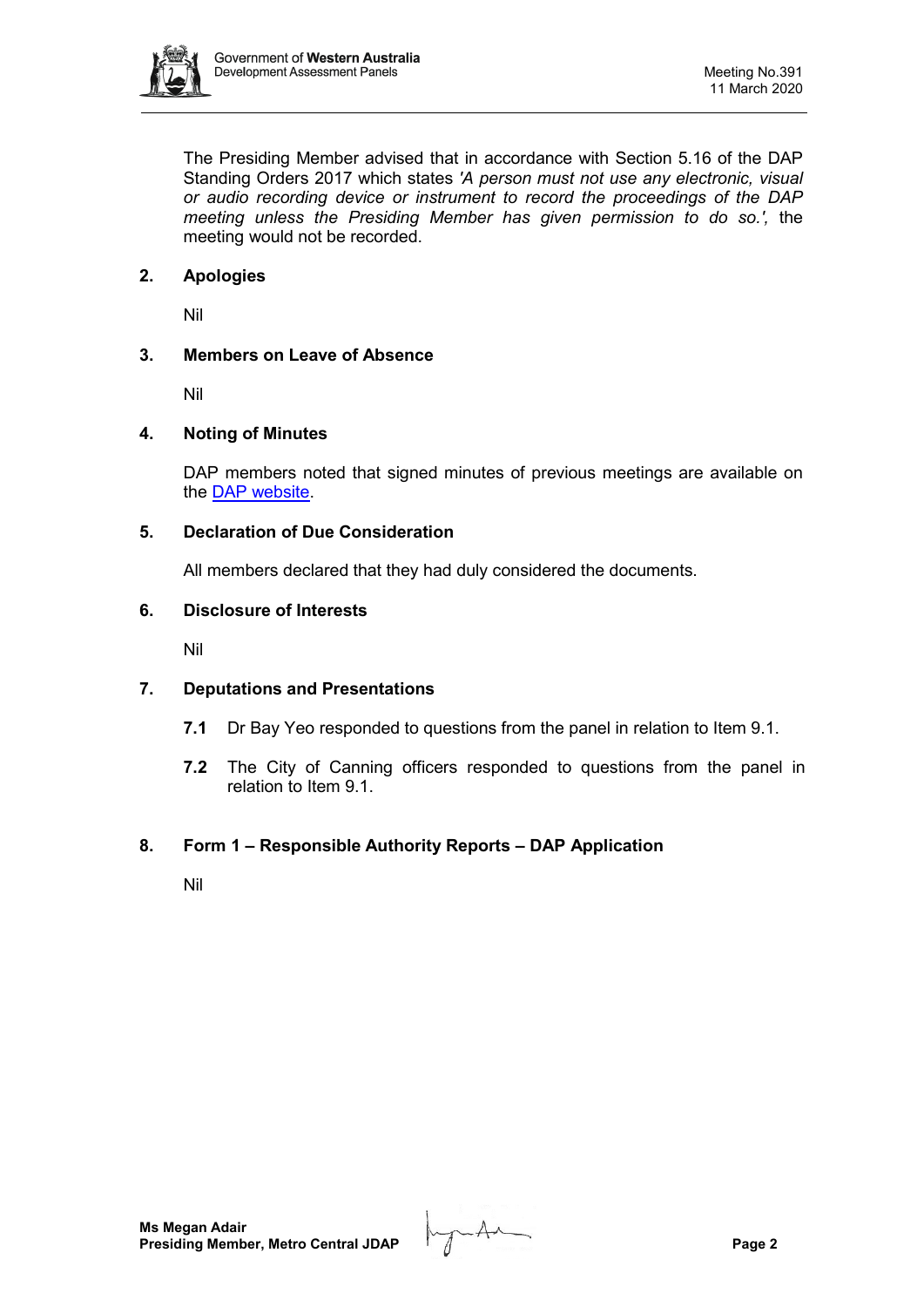

# **9. Form 2 – Responsible Authority Reports – Amending or cancelling DAP development approval**

| 9.1 | <b>Property Location:</b>       | Lot 110 (16) and 111 (14) Leila Street,         |
|-----|---------------------------------|-------------------------------------------------|
|     |                                 | Cannington                                      |
|     | <b>Development Description:</b> | Mixed Development (Four Commercial              |
|     |                                 | Tenancies and 114 Multiple Dwellings)           |
|     | <b>Proposed Amendments:</b>     | Amendment to Condition 20 of the Development    |
|     |                                 | Approval and Dual Land Use of Multiple Dwelling |
|     |                                 | and Holiday Accommodation to Levels 1 to 6      |
|     | Applicant:                      | <b>Cannington Ventures Pty Ltd</b>              |
|     | Owner:                          | <b>Cannington Ventures Pty Ltd</b>              |
|     | Responsible Authority:          | City of Canning                                 |
|     | DAP File No:                    | DAP/19/01580                                    |
|     |                                 |                                                 |

#### **REPORT RECOMMENDATION**

#### **Moved by:** Ms Rachel Chapman **Seconded by:** Mr John Syme

*With the agreement of the mover and seconder, the following administrative changes were made for consistency with the original approval:*

- *(i) Advice Note A to be renamed to Advice Note I and replace existing Advice Note I*
- *(ii) Advice Note B to be renamed to Advice Note Q*
- *(iii) Advice Note C to be renamed to Advice Note R*

That the Metro Central JDAP resolves to:

- 1. **Accept** that the DAP Application reference DAP/19/01580 as detailed on the DAP Form 2 dated 18 December 2019 is appropriate for consideration in accordance with regulation 17 of the *Planning and Development (Development Assessment Panels) Regulations 2011*;
- 2. **Approve** the DAP Application reference DAP/19/01580 as detailed on the DAP Form 2 date 18 December 2019 and accompanying plans and Short Stay Accommodation Management Plan in Attachments 2 and 5 in accordance with Clause 68 of Schedule 2 (Deemed Provisions) of the *Planning and Development (Local Planning Schemes) Regulations 2015* and the provisions of the City of Canning Town Planning Scheme No. 40, for the proposed minor amendment to the approved Mixed Development at 14 and 16 Leila Street Cannington (Lots 110 and 111 on P003191), subject to the following conditions:

#### **Amended Conditions**

20 Occupation of the four retail tenancies shown as retail spaces 1, 2, 3 and 4 on the ground floor/site plan are restricted to Restaurant/Café, Bulky Goods Showroom, Shop, Liquor Store – Small or Office land uses.

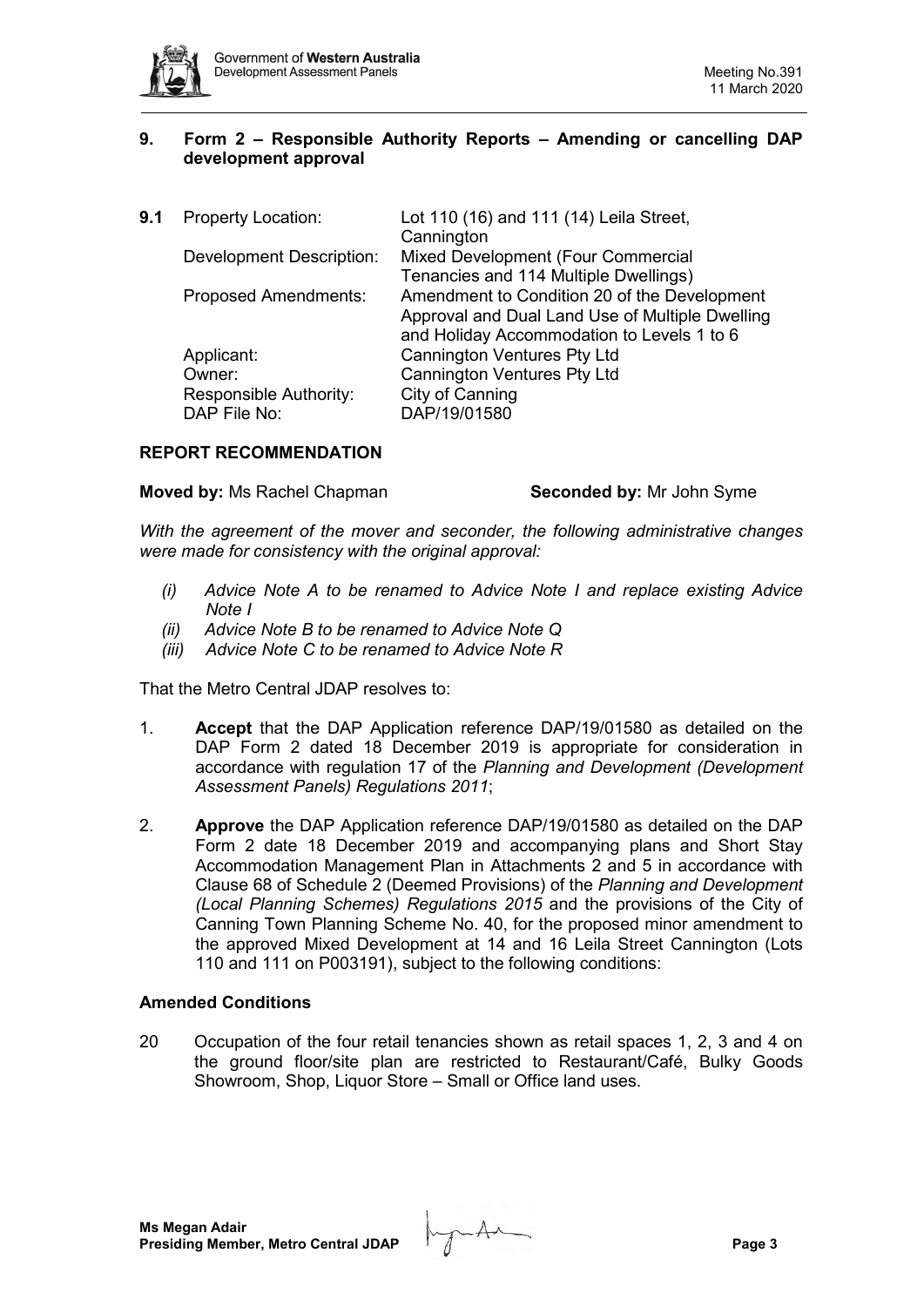

#### **New Conditions**

- 23. Occupation of the dwellings on Levels 1 to 6 on the floor plans are restricted to Multiple Dwelling or Holiday Accommodation land uses.
- 24. Prior to the occupation or use of the development, an amended Short Stay Accommodation Management Plan for the Holiday Accommodation units shall be submitted to and approved in writing by the City, which addresses the following:
	- a. Confirmation of the management of the Holiday Accommodation; and<br>b. Remove the reference of any other local government area and i
	- Remove the reference of any other local government area and include reference the City of Canning.

The approved Management Plan is to be incorporated into the Strata By-laws and thereafter complied with to the satisfaction of the City, unless an amendment to the Management Plan is approved by the City.

#### **Modifications to Advice Note**

#### **Replace Advice Note I with the following wording**

I. In relation to the ground floor retail tenancies, it is noted that the four retail tenancies shown as retail space 1, 2, 3 and 4 on the ground floor/site plan may be occupied by Restaurant/Café, Bulky Goods Showroom, Shop, Liquor Store – Small or Office land uses. These land uses are consistent with the City's consideration of appropriate land use amenity and provision of adequate car parking. Any other land use will require change of use development approval to be obtained from the City.

#### **Add the following new Advice Notes**

- Q. In relation to the dwellings on Levels 1 to 6, it is noted that the 80 dwellings on the floor plans may be occupied by Multiple Dwellings or Holiday Accommodation land uses. These land uses are consistent with the City's consideration of appropriate land use amenity and provision of adequate car parking. Any other land use will require a further development approval to be obtained from the City.
- R. In relation to the Short Stay Accommodation Management Plan, the Management Plan may need amending from time to time to ensure the use operates without impacting on the amenity of the area. Amendments regarding preservation of amenity must be with the approval of the City's Officers.

All other conditions and requirements detailed on the previous approval dated 26 July 2019 shall remain unless altered by this application.

#### **The Report Recommendation was put and CARRIED UNANIMOUSLY.**

**REASON:** In accordance with details contained in the Responsible Authority Report. Furthermore, the Panel was unanimous in its decision that the changes requested in the Form 2 are not so substantial that they materially change the essence of the application, with the only changes being the inclusion of additional approved uses complementary to the existing approved uses.